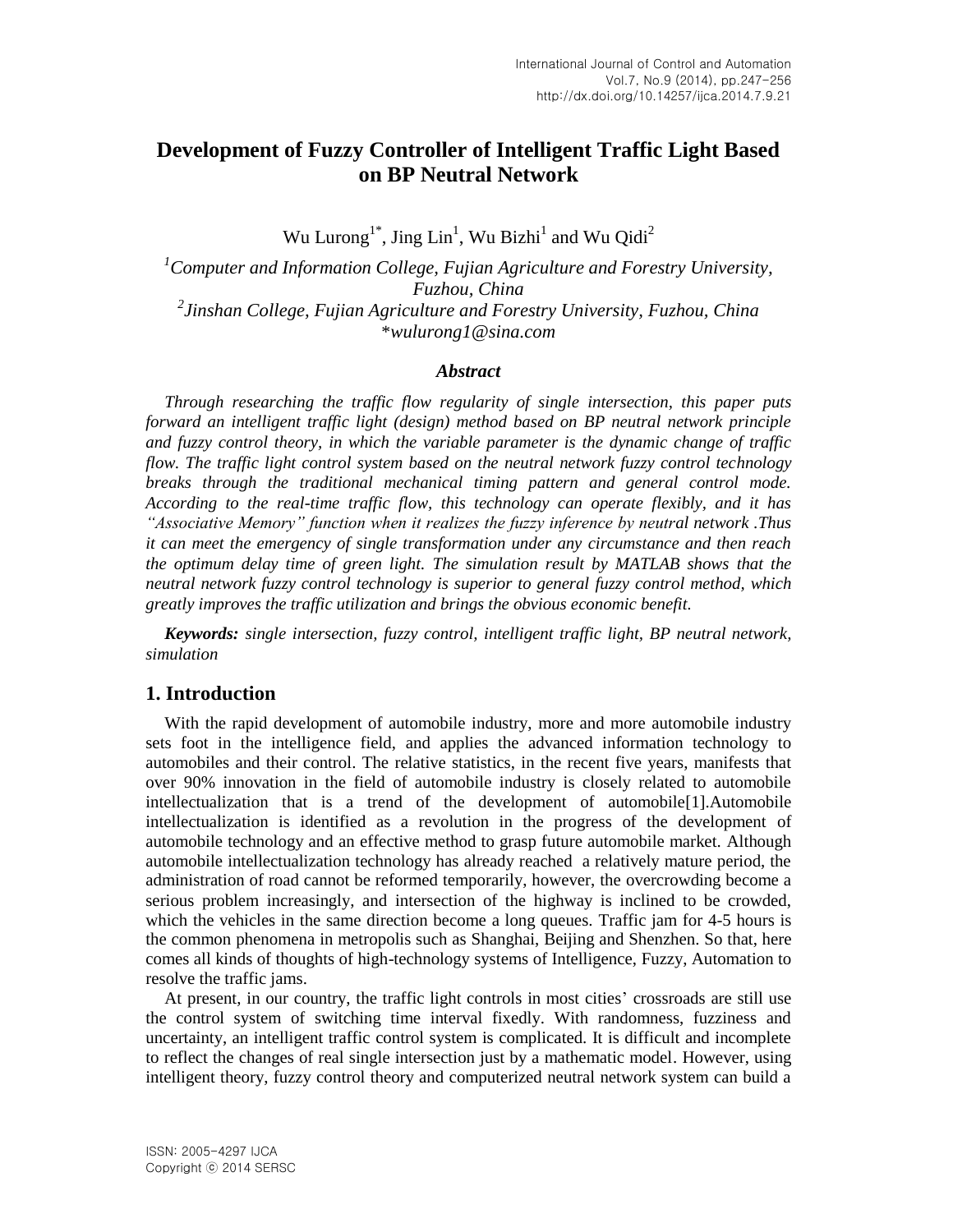relatively real model. Thus, it can reduce the delay time and the parking times in intersections, and control precisely the traffic flow with nonlinearity, randomness and uncertainty, improving the passing efficiency in intersections. According to the traffic situation in China and the length of the lines of waiting vehicles in crossroads, we get some real data. Based on intelligent theory, fuzzy control theory and computerized simulation, an automatic multiphase intelligent traffic control system can be built. Compared with the induction and timing control, an effective control system has been built [2].

## **2. Analysis of Intelligent Traffic Signal Control**

The delay time of traffic light in single intersection is decided by traffic flow in different intersections. Figure1 is a structure chart of traffic flow in single intersection. There are 4 directions of three-line intersection. People on the road can choose 3 kinds of directions include left, right and straight. In 4 directions, the traffic flow turned right are only in conflicted with the sidewalks, and are not in conflicted with other traffic flow. We can ignore the time in the intersection when separate the stream of people from the bicycle flow[3].So we put the traffic flow turned right into the design of traffic light in sidewalks. Considering the influence of delay time of traffic light in intersection because of the number of waiting traffic flow during the red light, and the passed traffic flow during the green light, we format corresponding rules of fuzzy control, and structure fuzzy controller in intersection, to control the delay time of traffic light in single intersection.



**Figure 1. Single Intersection Traffic Flow Chart**

The structure chart of traffic flow in single intersection indicates the influence of delay time of traffic light in intersection because of the number of waiting traffic flow during the red light, and the passed traffic flow during the green light. In reality, traffic flow is random in the stages of high peak and low peak. Figure 2 is the structure chart of overall feedback of traffic light control. In terms of it, fuzzy control of traffic light can finish intelligent feedback in different stages so that shorten the waiting time of traffic jam.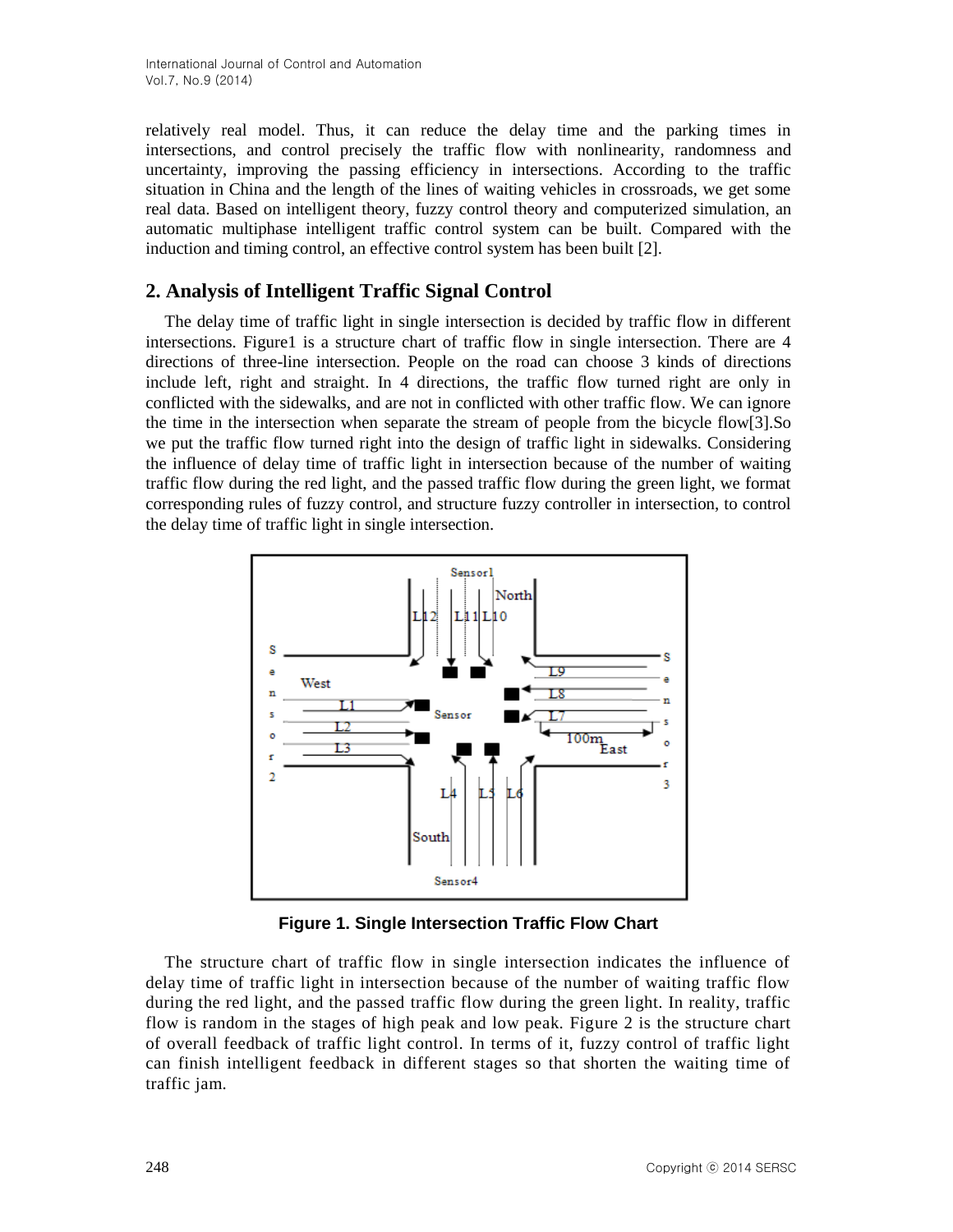

**Figure 2. Flow Chart of Overall Control Feedback of Traffic Light**

# **3. Model Design of Intelligent Traffic Light Control**

## **3.1. Analysis of Traffic Flow Phase and the Length of Queue**

In order to meet the need of delay time with intelligence and automation randomly under different circumstances, about past traffic light control system, it was generally ignored to considerate the changes of phase and the control of changes of 4 phases' period. Figure 3 is 12 phases traffic chart. In this text, the improved control method of 12 phases in random order is used: according to the statistics and analysis of traffic flow, we can find the performance phase in the next moment through fuzzy control.



**Figure 3. Traffic Chart of 12 Phases**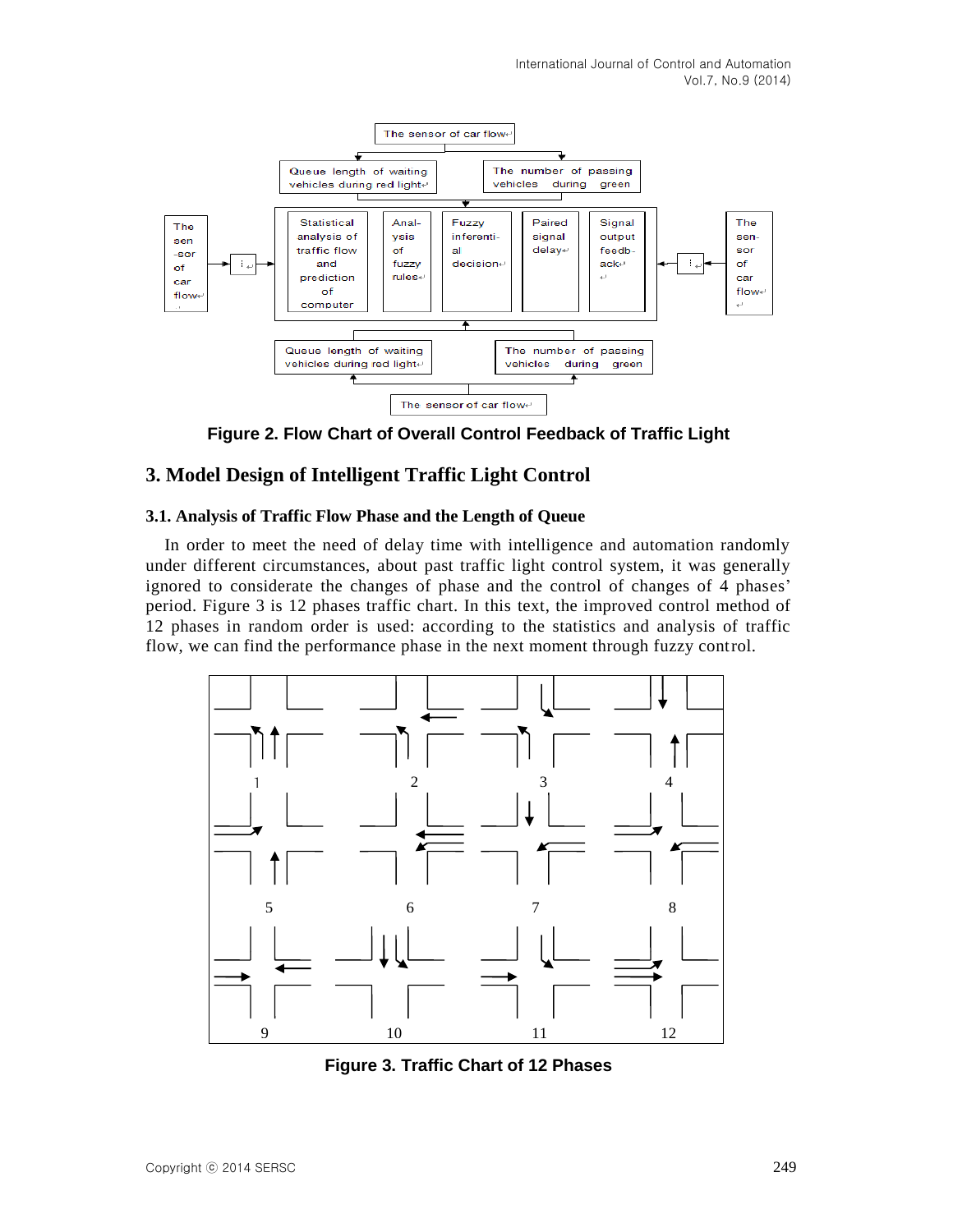In the Figure1,  $Li$ ,  $(i = 1, \dots 8)$  manifests the length of traffic flow in different lanes at present. We count the largest length available for passing at present as the traffic length; the largest length available for passing of two traffic flow in phases in the next moment, waiting time. According to the traffic chart of 12 phases, we can find the values of length of passing traffic flow and length of waiting traffic flow [4-5].

| Phase value    | Passing traffic flow | Waiting traffic flow      |
|----------------|----------------------|---------------------------|
|                | Max $(L8+L7)$        | Max $(L1+L2+L3+L4+L5+L6)$ |
| 2              | Max $(L8+L5)$        | Max $(L1+L2+L3+L4+L6+L7)$ |
| 3              | Max $(L8+L4)$        | Max $(L1+L2+L3+L5+L6+L7)$ |
| $\overline{4}$ | Max $(L7+L3)$        | Max $(L1+L2+L4+L5+L6+L8)$ |
| 5              | Max $(L7+L2)$        | Max $(L1+L3+L4+L5+L6+L8)$ |
| 6              | Max $(L6+L5)$        | Max $(L1+L2+L3+L4+L7+L8)$ |
| 7              | Max $(L6+L3)$        | Max $(L1+L2+L4+L5+L7+L8)$ |
| 8              | Max $(L6+L2)$        | Max (L1+L3+L4+L5+L7+L8)   |
| 9              | Max $(L5+L1)$        | Max $(L2+L3+L4+L6+L7+L8)$ |
| 10             | Max $(L4+L3)$        | Max $(L1+L2+L5+L6+L7+L8)$ |
| 11             | Max $(L4+L1)$        | Max $(L2+L3+L5+L6+L7+L8)$ |
| 12             | Max $(L2+L1)$        | Max $(L3+L4+L5+L6+L7+L8)$ |

**Table 1. Length of Passing/ Waiting Traffic Flow 12 Phases**

### **3.2 Rules of Fuzzy Control of Delay Time of Traffic Light and Their Quantization**

The theory of fuzzy control can transfer the strategy of fuzzy control described by natural language to the rules of fuzzy control. Through which we can achieve the goal of fuzzy control. The fuzzy controlled value includes 3 parts: obfuscation, rules of fuzzy control and clarification.

The input value in the fuzzy control is the decision based on the consideration of length of the present phase and the length of traffic flow of the next phase. In which the length can be divided into the length of passing traffic flow and the length of waiting traffic flow. The output value is the delay time T in green light stage. So we obscure the input value and the output value. Then we get the basic field of the length of passing traffic flow { 3,6,9,12,15,18,21,24,27,30,33,36,39,42,45,48,51,54,57,60 } ,the basic field of the length of waiting traffic flow { 9,18,27,36,45,54,63,72,81,90,99,108,117,126,135, 144,153,162,171,180 } ,the basic field of the delay time of green light stage  $\{0.5, 10, 15, 20, 25, 30, 35, 40\}$ . The corresponding fuzzy subset of the input value and the output value:  $\{NB(few), NS(a$ few),ZE(some),PS(many),PB(a great many)}[6].

And then we get the Table 2. Rules of fuzzy control of delay time as follow.

|           | NΒ        | NS | ZE | <b>PS</b> | <b>PB</b> |
|-----------|-----------|----|----|-----------|-----------|
| NB        | NΒ        | NΒ | NΒ | NΒ        | NΒ        |
| <b>NS</b> | <b>NS</b> | NB | NB | NΒ        | NB.       |
| ZΕ        | ZE        | NS | NS | NΒ        | NΒ        |
| PS        | PS        | ZE | ZE | NS        | NB        |
| PB        | PB        | PS | ZE | ZE        | ZE        |

## **Table 2. Rules of Fuzzy Control of Delay Time**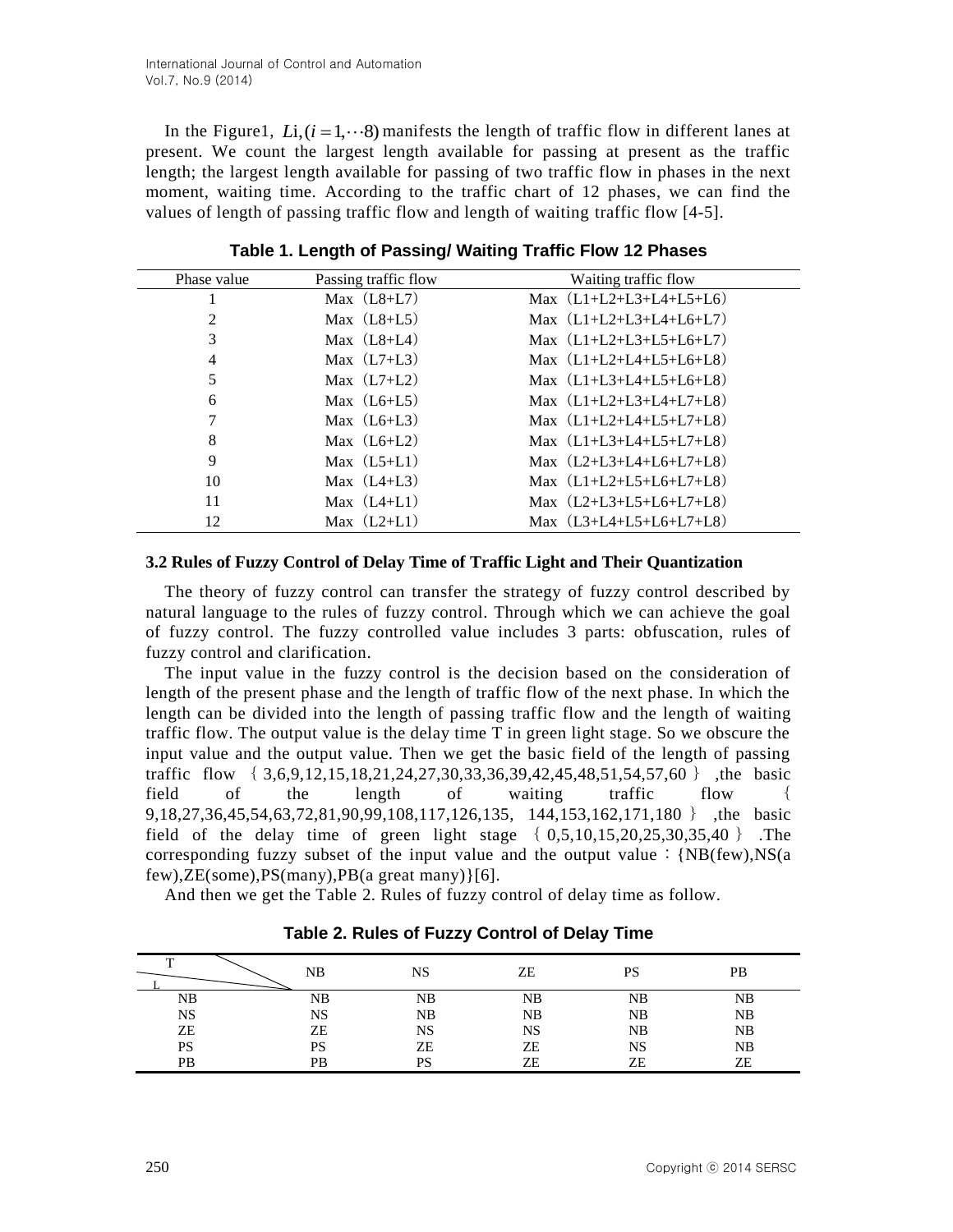#### **3.3. Self-feedback of Algorithm of Traffic Light Control of BP Neutral Network**

We can find that the decision based on input value and output value of the present phase of passing traffic flow and the conclusion of the fuzzy field and the fuzzy subset are consistent. This text analyses the topological structure based on the self-feedback of BP neutral network. The topological structure as following Figure 4:



**Figure 4. Topological Structure of BP Neutral Network based on the Theory of Fuzzy Control**

Achieve the model training of neutral network, combining PLC hardware circuit, and the control system under the cross-platform [7].Algorithm steps of the process of achieving control as follows:

 $(1)$  Choose phase *i* in the Picture 3 randomly and analyze. Counting the maximum delay time of green light stage in the appointed phases,  $T_{i_{\text{max}}}$ .

 $(2)$  Count and analyze a certain single intersection, put the value into the minimum time of green light in the present phase  $i, T_i = c$  (constant).

(3) During the fixed passing time  $c$ , if the quantity of the passing traffic flow in the lanes meets the relative traffic demand, set the traffic physical quantity as  $s_i$ .

(4) If  $s_i$  less than a certain value k or accumulated time of green light  $T_i = T_i$  max, turn the green light into next phase. Put it into Step  $(2)$  and recount it. Otherwise, go on count it.

(5) Under the circumstance that the above conditions are met, the flag value  $s_i$ defines the next delay time  $c$  of green light. If  $s_i$  is small, delay time of green light should be adjusted slightly; If  $s_i$  is large, delay time of green light should be adjusted drastically. Thus, structure and adjust the criteria of fuzzy control. When delay time of green light is  $T_i + c \geq T_i$   $_{\text{max}}$ , make  $c = T_i$   $_{\text{max}} - T_i$ ; otherwise the delay time of green light in the phase  $c + T_i$ , and turn it into Step (3) to count.

According to above algorithm process, we can input fuzzy subset in which the value is length of traffic flow. Make it as  $x_1 \sim x_{21}$ ; the value of output, the length of delay time of green light  $y_1 \sim y_9$ . Trained with the samples relay on rules of fuzzy control, BP neutral network system begin to has the memory of rules of fuzzy control and the function of associative memory. We divide neutral network into 3 layers of topological structure. As shown in the Picture 5, we can find that there are 21 nodes in input layer, 22 nodes in hidden layer (interlayer) and 9 nodes in output layer.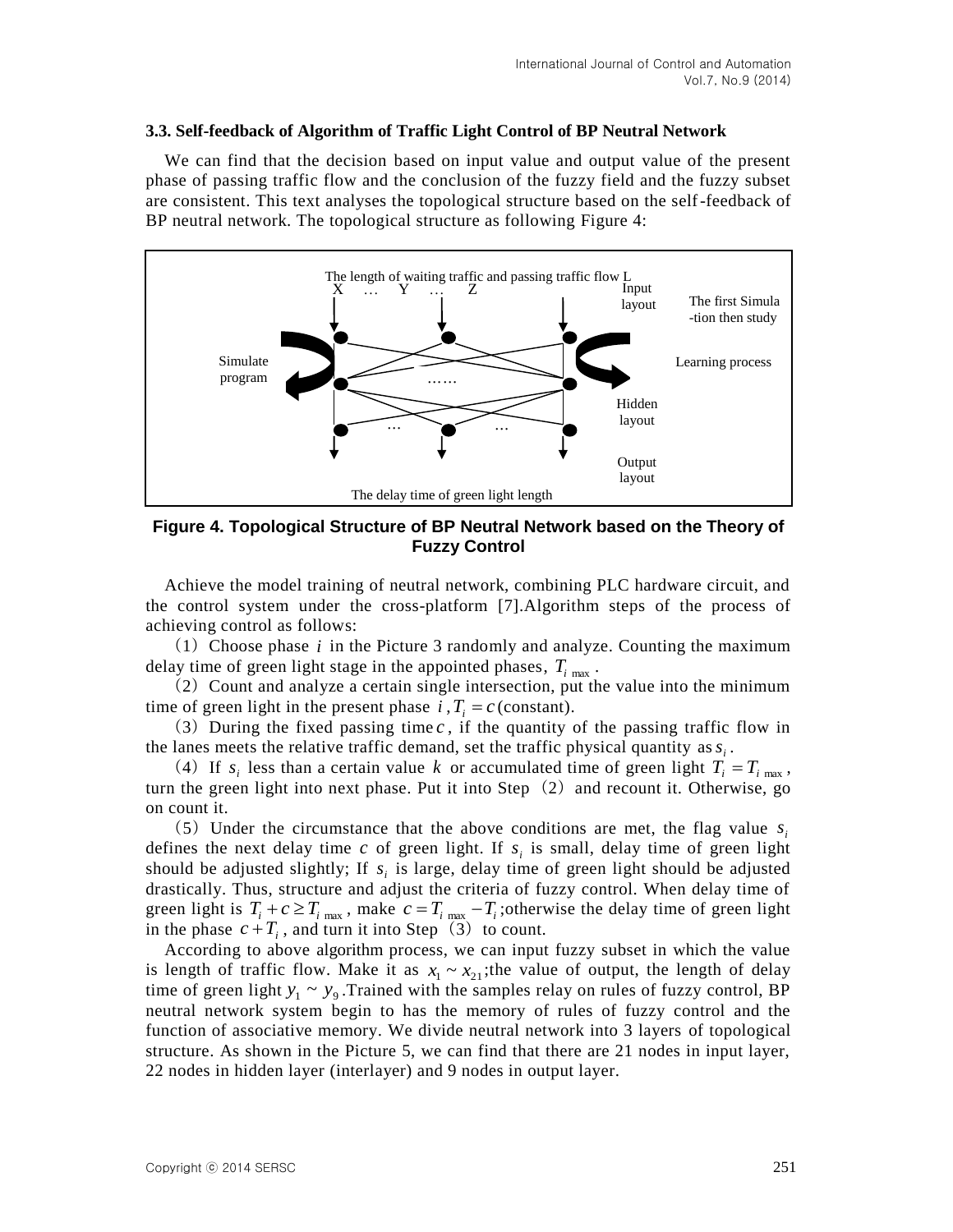

**Figure 5. 3 Layers of Topological Structure of BP Neutral Network**

# **4. Experimental Simulation**

Analyzed and structured theoretically the fuzzy neutral network of traffic light, with consideration of traffic flow, we build a reference library based on rules of fuzzy control. Unite BP neutral network with fuzzy control in MATLAB, with the aid of programming toolbox GUI of MATLAB, we can get the membership function of the length of traffic flow based on real data and the membership function of the delay time of green light. The corresponding membership function image has been drawn as following Figure 6 and Figure 7.

|                                                             |              | caculate connership value                                                                                                                       |                        |                |                   |              |              |                   |                   |                    |                                                                                                                     |              |              |                    |                              |                    |              |              |              |                     |    |    |      |    |               |                                    |
|-------------------------------------------------------------|--------------|-------------------------------------------------------------------------------------------------------------------------------------------------|------------------------|----------------|-------------------|--------------|--------------|-------------------|-------------------|--------------------|---------------------------------------------------------------------------------------------------------------------|--------------|--------------|--------------------|------------------------------|--------------------|--------------|--------------|--------------|---------------------|----|----|------|----|---------------|------------------------------------|
|                                                             |              | The Fuzzy Controller Traffic Light of Intelligent                                                                                               |                        |                |                   |              |              |                   |                   |                    |                                                                                                                     |              |              |                    |                              |                    |              |              |              |                     |    |    |      |    |               |                                    |
|                                                             |              |                                                                                                                                                 |                        |                |                   |              |              |                   |                   |                    |                                                                                                                     |              |              |                    |                              |                    |              |              |              |                     |    |    |      |    |               |                                    |
|                                                             |              | - The length L traffic queue that values of membership functions                                                                                |                        |                |                   |              |              |                   |                   |                    |                                                                                                                     |              |              |                    |                              |                    |              |              |              |                     |    |    |      |    |               |                                    |
|                                                             |              |                                                                                                                                                 |                        |                |                   |              |              |                   |                   |                    |                                                                                                                     |              |              |                    |                              |                    |              |              |              |                     |    |    |      |    |               |                                    |
|                                                             | $\mathbf{1}$ | $\mathbf{1}$                                                                                                                                    | 3<br>$\mathbf{1}$      | $\mathbf{0}$   | 5<br>$\mathbf{0}$ | 0            | $\mathbf{0}$ | 8<br>$\mathbf{0}$ | 9<br>$\mathbf{0}$ | 10<br>$\mathbf{0}$ | 11<br>$\bullet$<br>$\mathbf{0}$                                                                                     | 12           | 13<br>0      | 14<br>$\mathbf{0}$ | 15<br>$\mathbf{0}$<br>0      | 16<br>$\mathbf{0}$ | 17<br>0      | 18<br>0      | 19<br>0      | 20                  | 21 | 22 | 23   | 24 | 25            |                                    |
| 1<br>$\overline{2}$                                         |              | $1 \ 0.6 \ 0.3$                                                                                                                                 |                        |                | $\mathbf{0}$      | 0            | $\mathbf{0}$ | $\mathbf{0}$      | $\mathbf{0}$      | $\mathbf{0}$       | $\mathbf{0}$<br>0                                                                                                   |              | $\mathbf{0}$ | $\mathbf{0}$       | $\mathbf{0}$<br>$\mathbf{0}$ | $\mathbf{0}$       | $\bf{0}$     | $\mathbf{0}$ | $\mathbf{0}$ |                     |    |    |      |    |               |                                    |
| 3.                                                          |              | $0.1$ $0.3$ $0.7$ $0.6$ $0.3$ $0.1$ $0.0$                                                                                                       |                        |                |                   |              |              |                   | 0                 | $\mathbf{0}$       | $\mathbf{0}$<br>0                                                                                                   |              | $\mathbf{0}$ | $\bullet$          | $\mathbf{0}$<br>$\mathbf{0}$ | $\mathbf{0}$       | $\mathbf{0}$ | $\mathbf{0}$ | $\mathbf{0}$ |                     |    |    |      |    |               |                                    |
| $\overline{4}$                                              |              |                                                                                                                                                 |                        |                |                   |              |              |                   |                   |                    | 0 0.1 0.2 0.4 0.7 0.9 0.7 0.5 0.3 0.2 0.1                                                                           |              | 0            | 0                  |                              |                    | $\mathbf{0}$ | $\mathbf{0}$ | $\mathbf{0}$ |                     |    |    |      |    |               |                                    |
| 5                                                           |              |                                                                                                                                                 |                        |                |                   |              |              |                   |                   |                    |                                                                                                                     |              |              |                    |                              |                    | $\bullet$    | $\mathbf{0}$ | $\Omega$     |                     |    |    |      |    |               |                                    |
|                                                             | $\leq$       |                                                                                                                                                 |                        |                |                   |              |              |                   |                   |                    |                                                                                                                     |              |              |                    |                              |                    |              |              |              |                     |    |    |      |    | $\rightarrow$ |                                    |
|                                                             |              |                                                                                                                                                 |                        |                |                   |              |              |                   |                   |                    |                                                                                                                     |              |              |                    |                              |                    |              |              |              |                     |    |    |      |    |               |                                    |
| The length L wait queue that values of membership functions |              |                                                                                                                                                 |                        |                |                   |              |              |                   |                   |                    |                                                                                                                     |              |              |                    |                              |                    |              |              |              |                     |    |    |      |    |               |                                    |
|                                                             | $\mathbf{1}$ |                                                                                                                                                 | 3                      |                | 5                 |              |              | 8                 | 9                 | 10                 | 11                                                                                                                  | 12           | 13           | 14                 | 15                           | 16                 | 17           | 18           | 19           | 20                  | 21 | 22 | 23   | 24 | 25            |                                    |
| 1                                                           |              | $1$ 0.6 0.3                                                                                                                                     |                        |                | $\bullet$         | Ō            | $\mathbf{0}$ | $\mathbf{0}$      | 0                 | $\mathbf{0}$       | 0<br>٥                                                                                                              | ٥            |              | $\mathbf{0}$<br>0  | 0                            | 0                  | 0            | 0            | 0            |                     |    |    |      |    |               |                                    |
| $\overline{2}$                                              |              | $0.1$ $0.3$ $0.7$ $0.6$ $0.3$ $0.1$ $0.0$                                                                                                       |                        |                |                   |              |              |                   | 0                 | $\mathbf{0}$       | $\mathbf{0}$                                                                                                        | $\mathbf{0}$ |              | 0<br>$\mathbf{0}$  | 0                            | $\mathbf{0}$       | $\bf{0}$     | $\bf{0}$     | 0            |                     |    |    |      |    |               |                                    |
| 3.                                                          |              | $0, 0, 1, \ldots, 0, 2, \ldots, 0, 4, \ldots, 0, 7, \ldots, 0, 9, \ldots, 0, 7, \ldots, 0, 5, \ldots, 0, 3, \ldots, 0, 2, \ldots, 0, 1, \ldots$ |                        |                |                   |              |              |                   |                   |                    |                                                                                                                     |              | ٥            | 0                  | 0                            |                    | $\mathbf{0}$ | $\mathbf{0}$ | 0            |                     |    |    |      |    |               |                                    |
| $\overline{4}$                                              |              |                                                                                                                                                 |                        |                |                   |              |              |                   |                   |                    |                                                                                                                     |              |              |                    |                              |                    | $\mathbf{0}$ | $\Omega$     | O            |                     |    |    |      |    |               |                                    |
| 5                                                           |              | $\mathbf{0}$                                                                                                                                    | $\bullet$<br>$\bullet$ | $\circ$        |                   | 0            | $\mathbf{0}$ | 0                 |                   |                    | $0, 0, 0, \ldots, 0, 1, \ldots, 0, 2, \ldots, 0, 4, \ldots, 0, 6, \ldots, 0, 7, \ldots, 0, 8, \ldots, 0, 9, \ldots$ |              |              |                    |                              |                    | 1            | 1            | 1            |                     |    |    |      |    |               |                                    |
| $\alpha$                                                    | ∢            |                                                                                                                                                 |                        |                |                   |              |              |                   |                   |                    |                                                                                                                     |              |              |                    |                              |                    |              |              |              |                     |    |    |      |    |               |                                    |
|                                                             |              |                                                                                                                                                 |                        |                |                   |              |              |                   |                   |                    |                                                                                                                     |              |              |                    |                              |                    |              |              |              |                     |    |    |      |    |               |                                    |
|                                                             |              |                                                                                                                                                 |                        |                |                   |              |              |                   |                   |                    |                                                                                                                     |              |              |                    |                              |                    |              |              |              |                     |    |    |      |    |               |                                    |
|                                                             |              | The T of green delay time that values of membership functions                                                                                   |                        |                |                   |              |              |                   |                   |                    |                                                                                                                     |              |              |                    |                              |                    |              |              |              | <b>Button plane</b> |    |    |      |    |               |                                    |
|                                                             | $\mathbf{1}$ | $\overline{2}$                                                                                                                                  | 3                      | $\overline{4}$ | 5                 | 6            | 7            | 8                 | 9                 | 10                 | 11                                                                                                                  | 12           | 13           | 14                 | 15                           | 16                 | 17           |              |              |                     |    |    |      |    |               |                                    |
| $\mathbf{1}$                                                |              | 1, 0.5                                                                                                                                          | $\bullet$              | $\mathbf{0}$   | 0                 | 0            | $\mathbf{0}$ | $\bullet$         | $\mathbf{0}$      | $\mathbf{0}$       |                                                                                                                     |              |              |                    |                              |                    |              |              |              |                     |    |    |      |    |               | <b>Expert-values of membership</b> |
| $\overline{2}$                                              |              | 0, 0.5                                                                                                                                          |                        | 1, 0.5         | $\bullet$         | $\mathbf{0}$ | $\mathbf{0}$ | $\mathbf{0}$      | $\mathbf{0}$      | $\mathbf{0}$       |                                                                                                                     |              |              |                    |                              |                    |              |              |              |                     |    |    |      |    |               |                                    |
|                                                             |              |                                                                                                                                                 |                        | $0 \ 0.5$      |                   | $1 \ 0.5$    | $\mathbf{0}$ | $\bullet$         | $\mathbf{0}$      | 0                  |                                                                                                                     |              |              |                    |                              |                    |              |              |              |                     |    |    |      |    |               | Plot the membership functions      |
| 3                                                           |              |                                                                                                                                                 | $\mathbf{0}$           | $\mathbf{0}$   | $\mathbf{0}$      |              | 0, 0.5       |                   | 1, 0.5            | $\mathbf{0}$       |                                                                                                                     |              |              |                    |                              |                    |              |              |              |                     |    |    |      |    |               |                                    |
| $\overline{4}$                                              | $\bf{0}$     | $\bullet$                                                                                                                                       |                        |                |                   |              |              |                   |                   |                    |                                                                                                                     |              |              |                    |                              |                    |              |              |              |                     |    |    |      |    |               |                                    |
| 5                                                           | $\mathbf{0}$ | $\bullet$                                                                                                                                       | 0                      | $\mathbf{0}$   | $\mathbf{0}$      | 0            | 0            |                   | $0 \ 0.5$         | 1                  |                                                                                                                     |              |              |                    |                              |                    |              | ×            |              |                     |    |    | Exit |    |               |                                    |

**Figure 6. Values of Membership Functions of the Length of Traffic Flow and the Delay Time of Green Light**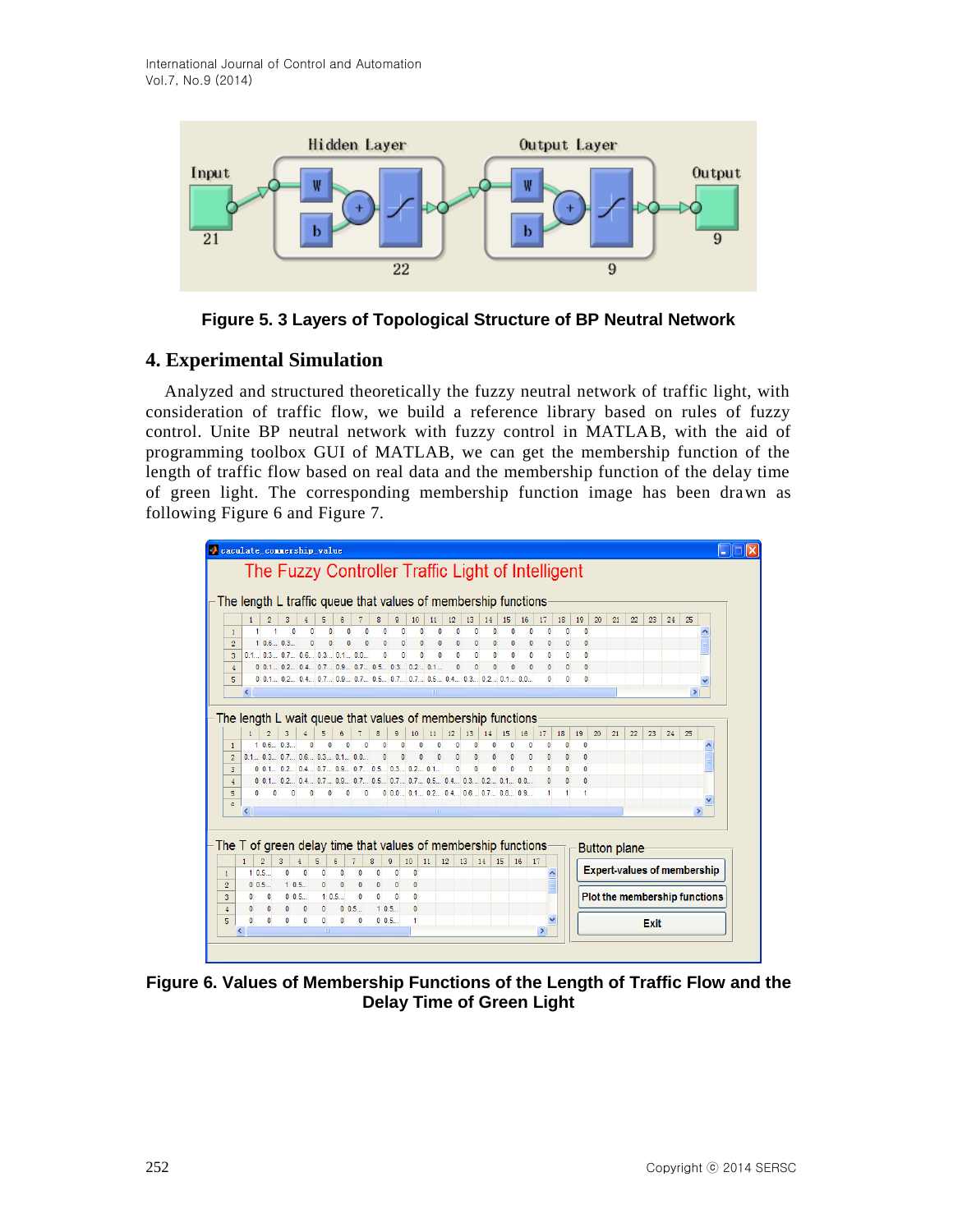

**Figure 7. Chart of Membership Functions of the Length of Traffic Flow and the Delay Time of Green Light**

According to 3 layers of topological structure of BP neutral network and the network structure of Picture 5, we can find that there are 21 nodes in input layer, 22 nodes in hidden layer. For hidden layer, we use tansig as transfer function of neuron traffic. Training grammar: net = newff (minmax  $(p)$ , $[22,9]$ , ${'tansig'}, 'logsig'}, 'traffic')$ . Through MATLAB, debugging constantly the performance of control system [8], we get find the maximum error is not more than 0.12 in BP network. The performance is controllable, namely its convergence is good. Through general fuzzy control and BP neutral network fuzzy control, at the beginning, the each quantity of traffic flow in all different lanes has been random generated by random function in MATLAB. If the speed of each departing vehicle is one second per vehicle, the quantity of coming traffic flow in each lane by half hour has been generated by random function [9], Figure 8 Network training convergent graph, Figure 9 Comparison chart of general fuzzy control and BP neutral network fuzzy control as follow.



**Figure 8. Network Training Convergent Graph**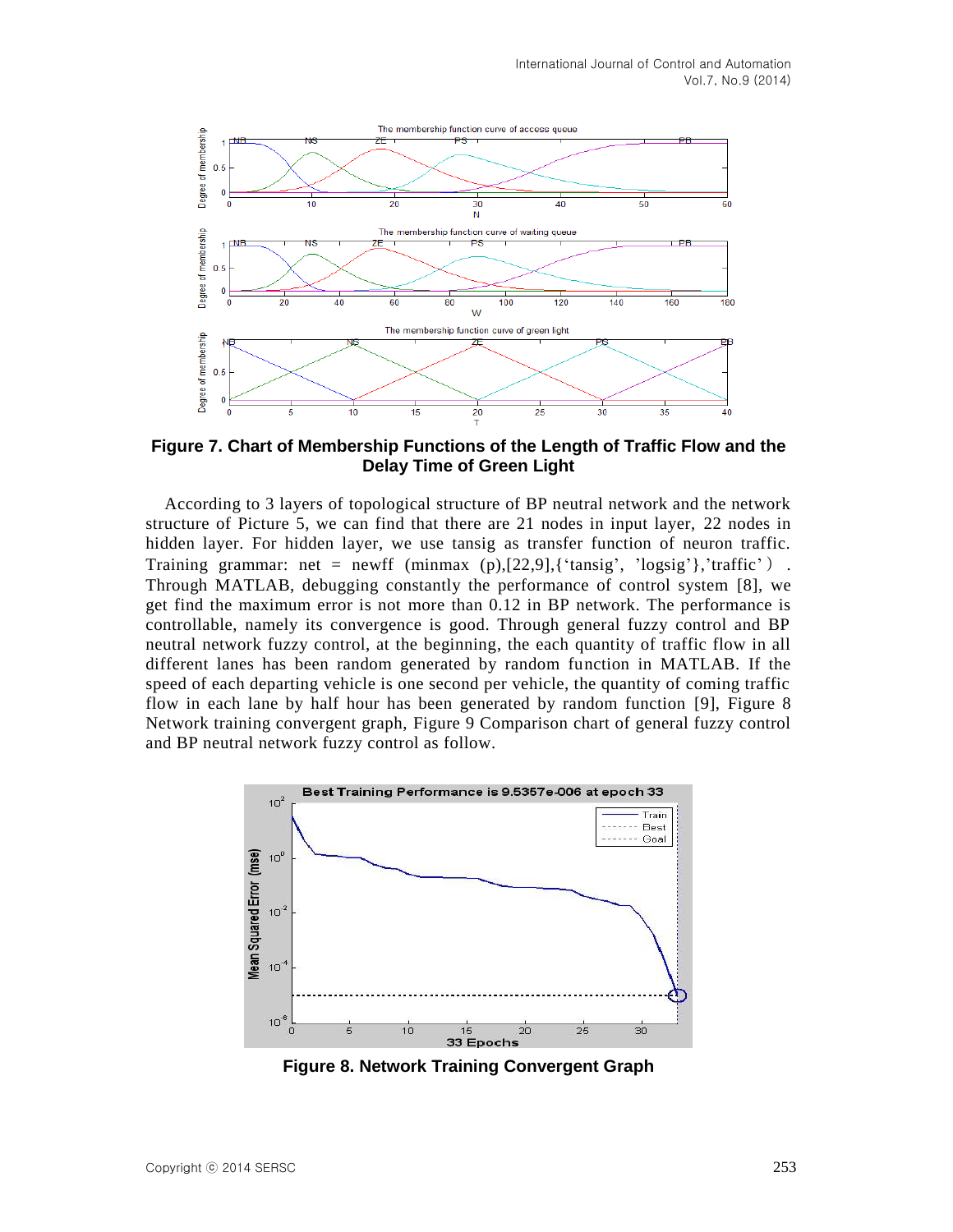

**Figure 9. Comparison of General Fuzzy Control and BP Neutral Network Fuzzy Control**

Above simulate analysis indicate general sensing fuzzy control is inferior to BP neutral network fuzzy control when input traffic flow is bigger or smaller than output traffic flow.

In addition, we use Monte Carlo method in combination with MATLAB to carry out simulation data, in order to reflect the uncertainty and mathematical regularity of traffic flow. We find that BP neutral network traffic light fuzzy control is superior to general sensing fuzzy control [10].

Simulation of traffic flow is based on on-the-spot and long-time statistical traffic flow volume, MATLAB simulation and Poisson distribution rule, generating a large amount of simulation data. In MATLAB, we can use the function of POISSFIT (X) to obtain the sample X, and calculate the point estimate of parameter  $\lambda$  in Poisson distribution, thereby calculating the Poisson parameter estimation function. We can use [LAMBDAHAT, LAMBDACI] = POISSFIT $(X, ALPHA)$  to get the value of sample X. Calculate the parameter point estimate of Poisson distribution LAMDA and its confidence coefficient and we get interval estimation 100(1-ALPHA). Use the sample data to replace X in matrix form and we get the sample value of ALPHA and then use the formula R=POISSRND (LAMBDA, M, N) to get Poisson distribution lamda=LAMDA and random number matrix of line M and row N. Generally, the M in random number matrix is set as 1, then in the process of determine N, a certain amount of random number can be simulated. Here we set N as 10000, that is, there will be a random number of 10000 vehicles passing through the intersection.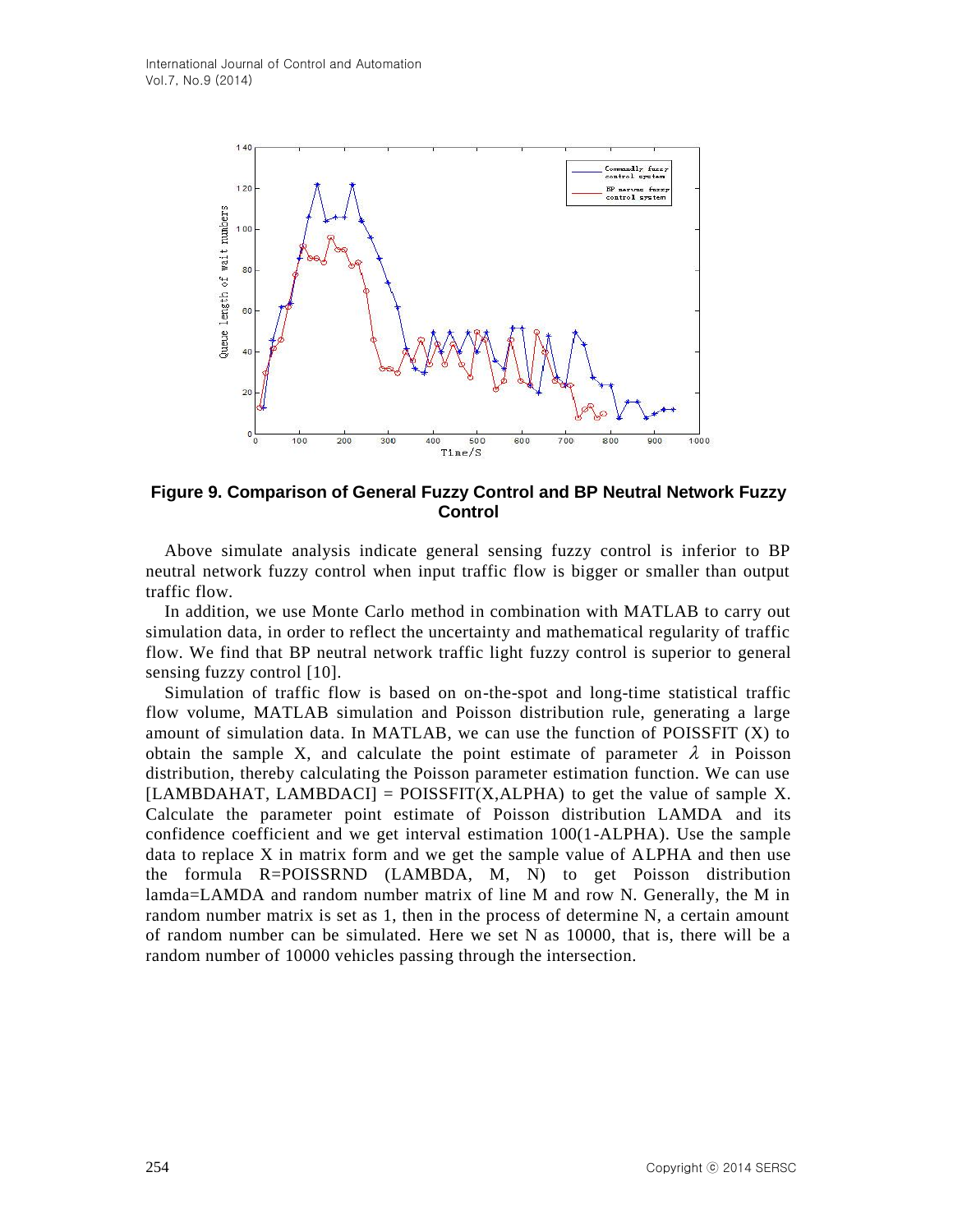| The last N second<br>of green light | General sensing traffic light fuzzy control |                                  | BP neutral network<br>traffic light fuzzy control |                                  |  |  |  |  |
|-------------------------------------|---------------------------------------------|----------------------------------|---------------------------------------------------|----------------------------------|--|--|--|--|
|                                     | Number of<br>stopping vehicles              | Average vehicle<br>stopping time | Number of<br>stopping vehicles                    | Average vehicle<br>stopping time |  |  |  |  |
| 1                                   | 1086                                        | 189.3                            | 924                                               | 147.4                            |  |  |  |  |
| 2                                   | 919                                         | 148.4                            | 813                                               | 129.5                            |  |  |  |  |
| 3                                   | 853                                         | 125.4                            | 787                                               | 108.7                            |  |  |  |  |
| $\overline{4}$                      | 732                                         | 109.6                            | 642                                               | 106.3                            |  |  |  |  |
| 5                                   | 658                                         | 94.7                             | 532                                               | 84.4                             |  |  |  |  |
| 6                                   | 692                                         | 95.2                             | 586                                               | 93.5                             |  |  |  |  |
| 7                                   | 774                                         | 112.1                            | 667                                               | 90                               |  |  |  |  |
| 8                                   | 832                                         | 123.2                            | 795                                               | 109.8                            |  |  |  |  |
| 9                                   | 982                                         | 152.8                            | 960                                               | 134.6                            |  |  |  |  |
| 10                                  | 1053                                        | 186.3                            | 1024                                              | 162.4                            |  |  |  |  |

## **Table 3. Monte Carlo Simulation Results**

According to the above simulation analysis, it is evident that no matter the input flow and output flow are known/certain or unknown/random, general sensing fuzzy control is inferior to BP neutral network traffic light fuzzy control.

## **5. Conclusion**

It is feasible for traffic control in single intersection that the method of fuzzy mathematic and neutral network to structure intelligent fuzzy delayed controller of traffic light. The project about the intelligent controller of traffic light, given by this text, is relatively efficient. Furthermore, with function of memory and emulate, strict dependence and traffic regularity, the controller get rid of the limitation of time, district or weather is universally practical.

Whether traffic high peak or low peak, the advantage of veracity and intelligent memory and emulate of BP neutral network fuzzy control reflect in the period of complicated, traffic situation in intersections. Under the unbalanced circumstance of traffic flow in different directions in the same phase, the waiting time may not be delayed in other phases. It is the advantage of this project, with which the delay time may not be lengthened. The traffic light in single intersection being analyze in the text, the design of the traffic light in multiple intersections to be researched in the future.

### **Acknowledgements**

The research work was jointly supported by National Innovation Practice of Undergraduate in China (Grant No. 201210389017), and Fujian province Innovation Practice of Undergraduate in China (Grant No. 201314046011).

## **References**

- [1] S. M. Tarte, H. Talib and M. Ballester, "Evaluating Partial Surface Matching for Fracture Reduction Assessment", [C]//Biomedical Imaging: Macro to Nano, 3<sup>rd</sup> IEEE International Symposium on USA: IEEE, vol. 4, **(2006)**, pp. 514-517.
- [2] C. Carlsson and R. Fuller, "Optimization under fuzzy if then rules", J. Fuzzy Sets and Systems, vol. 11, no. 4, **(2001)**, pp. 111-118.